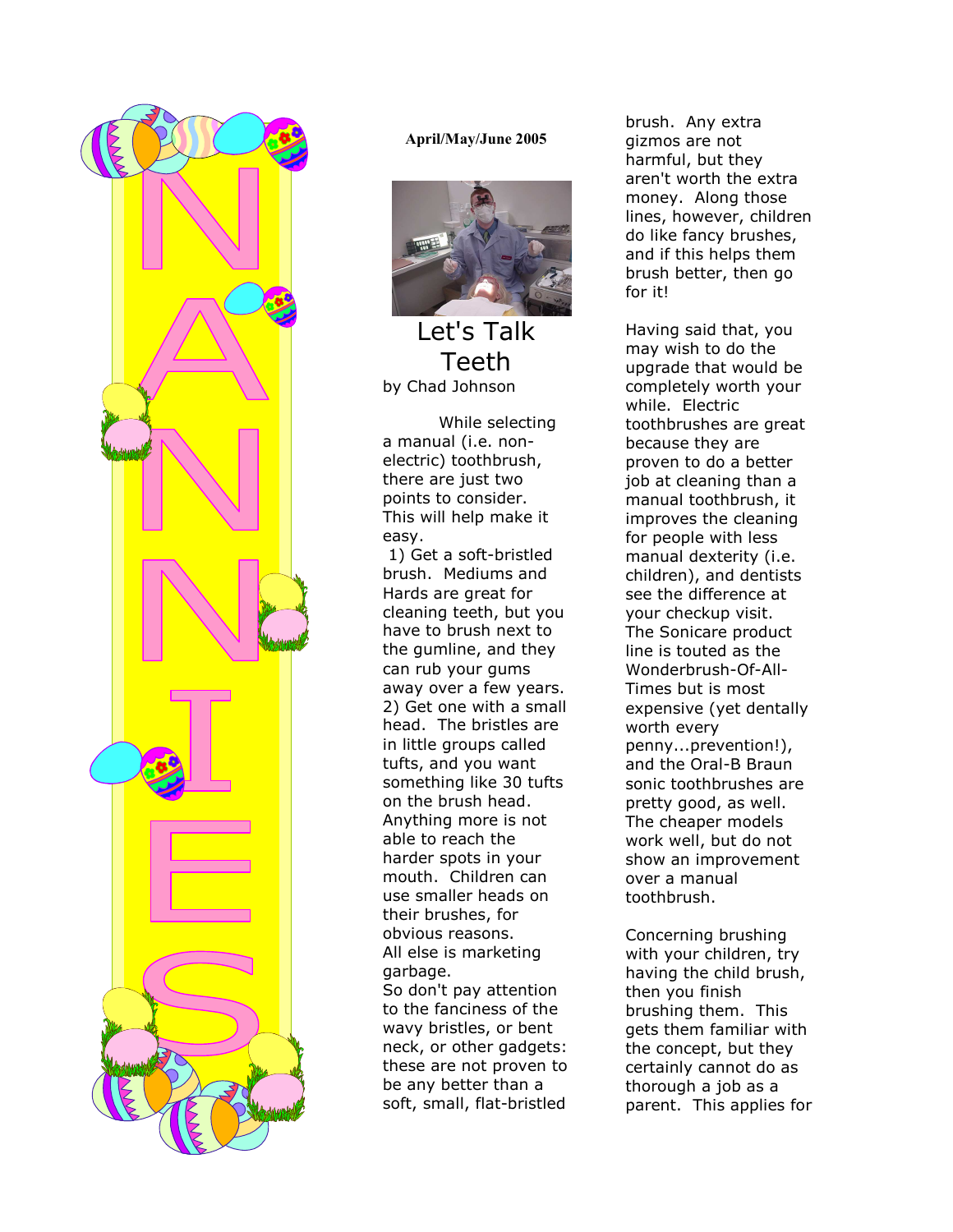children even up to age 7. By age 7, begin to show them how to floss. If you're uncomfortable with specifics, have the dental professional demonstrate to them how to floss. Your dentist may also have some tablets that show where the child can brush better, as it reveals pink where the plaque has been left after the child's attempt to brush. These products are called disclosing solution or disclosing tablets. Children and adults alike are encouraged to brush for two minutes, twice a day. Any teeth that are touching against each other should be flossed. Visits to the dentists are individually tailored, but average approximately every six months. Parents are encouraged to have their child visit the dentist by age one or by the eruption of the first tooth. This is for discussion with the parent of home care issues, and for prevention. There are rare cases of children with cavities unnoticed by parents, that end up being hospitalized O.R. cases, costing upwards of four- to tenthousand dollars. This is not a good thing for the parent, dentist, or

child.

Regarding your toothpaste selection, one key factor is to make sure the toothpaste has fluoride in it—few toothpastes are fluoride free, but these defeat the purpose of toothpaste. Adults can benefit from tartar control toothpaste, but children often feel a burning sensation using these, and should either have a more neutral regular flavor, or children's flavors (bubblegum, berry, orange, etc.), as these are not dentally unhealthy just because they taste good. If you have any questions please email me at Chaddds2B@aol.com

Check out my new web site at www.oralhealthclinic.com



With warmer weather and summer approaching, The Nannies will be spending more time outdoors and therefore the incidence of children falling

increases. The harder kids play, the harder they fall. Broken bones, or fractures, are unfortunately common in childhood. Most fractures occur in the upper extremities because when children fall, it's a natural instinct for them to put their hands out in an attempt to stop the fall.

A broken bone can be scary for both parents and children. To help make things a little easier when your child's falls resulting in a fracture, we thought we would review what you could anticipate.

#### How Do I Know if It's Broken?

Falls are a common part of childhood, but not all falls result in a broken bone. The classic signs of a fracture are: pain, swelling, and deformity. Some signs that your child's bone is broken are:

- You or your child heard a snap or a grinding noise during the injury.
- Swelling, bruising, or tenderness around the injured part.
- It might be painful for your child to bear weight on the injury, touch it, press on it, or move it.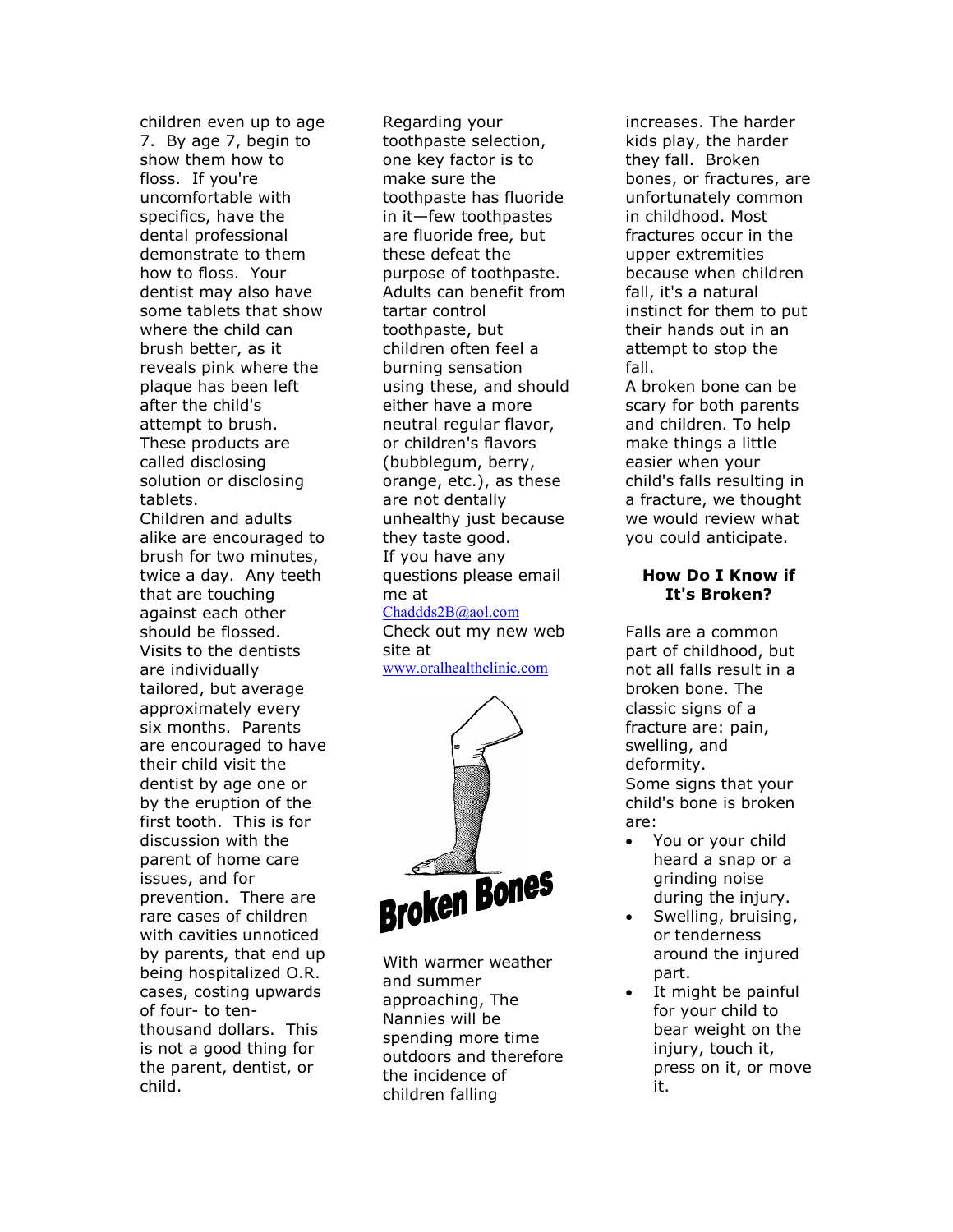• The injured part looks deformed. In severe breaks, the broken bone may even be poking through the skin. OUCH!

#### What Should You Do?

If you think your child has a fracture, you should seek medical care immediately. Do not move the child and call for emergency care - if:

- the child may have seriously injured the head, neck, or back
- the broken bone comes through the skin (Apply constant pressure with a clean gauze pad or thick cloth, and keep the child lying down until help arrives. Don't wash the wound or push in any part of the bone that's sticking out.)



For less serious injuries, it's a good idea to stabilize the injury as soon as it happens by following these quick steps:

1. Remove clothing from the injured part. Don't force a limb out of your child's clothing, though. You may need to cut clothing off with

scissors to prevent causing your child any unnecessary additional pain. 2. Apply a cold compress or ice pack wrapped in cloth. 3. Place a makeshift splint on the injured part by:

- keeping the injured limb in the position you find it
- placing soft padding around the injured part
- placing something firm (a board or rolled-up newspapers) next to the injured part, making sure it's long enough to go past the joints above and below the injury
- keeping the splint in place with firstaid tape

4. Seek medical care, and don't allow the child to eat, just in case surgery is needed.

## What else to expect.

By simply looking at the injured area, a doctor may be able to tell whether your child's bone is broken. But he or she will order an X-ray to confirm that your child does, indeed, have a fracture. Reassure your child that, getting an X-ray to look at the broken bone won't take long. Then, he or she might get a colorful - cast

that every friend can sign!

#### When Will My Child's Broken Bone Heal?

Fractures heal at different rates, depending upon the age of the child and the type of fracture. For example, young children may heal in as little as 3 weeks, although it may take 6 weeks for the same kind of fracture to heal in teens. It's important for your child to wait to play games or sports that might use the injured part until your child's doctor says it's OK.





#### Reasons not to mess with children.

A teacher was giving a lesson on the circulation of the blood. Trying to make the matter clearer, she said, "Now, class, if I stood on my head, the blood, as you know, would run into it, and I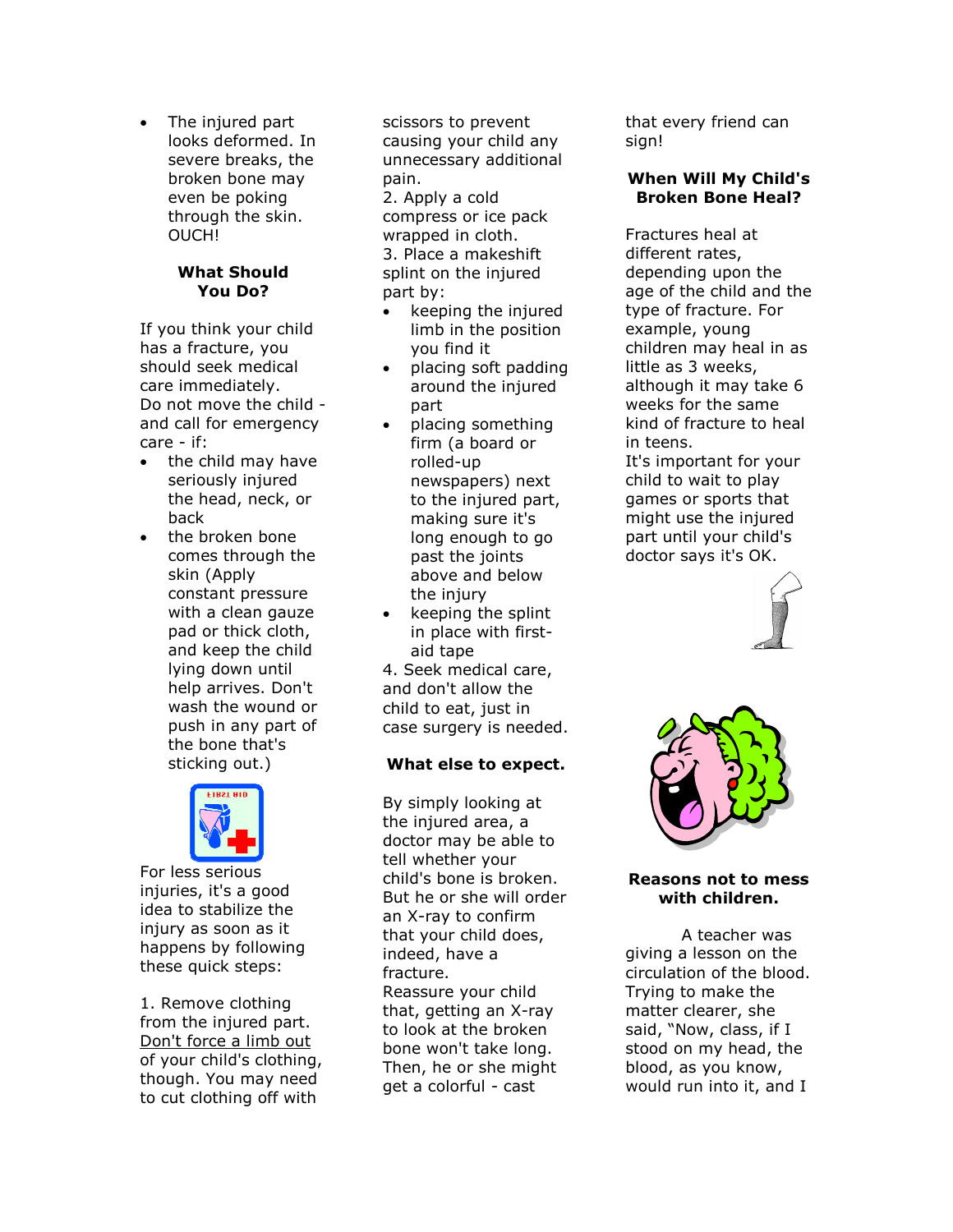

would turn red in the face."

"Yes," the class said.

"Then why is it that while I am standing upright in the ordinary position the blood doesn't run into my fee?"

A little fellow shouted, "Cause your feet ain't empty."



A Sunday school teacher: was discussing the Ten Commandments with her five and six year olds. After explaining the

commandment to "honor" thy Father and thy Mother, she asked, "Is there a commandment that teaches us how to treat our brothers and sisters?"

Without missing a beat on little boy: (the oldest of the family) answered, "Thou shall not kill."

 The children were lined up in the cafeteria of a elementary school for lunch. At the head of the table was a large pile of apples. The teacher had made a note, and posted on the apple tray:

"Take only ONE. God is watching!"

Moving further along the lunch line, at the other end of the table was a large pile of chocolate chip cookies. A child had written a note, "Take all you want,

God is watching the apples!"



A Kindergarten teacher: was observing her classroom of children while they were drawing. She would occasionally walk around to see each child's work.

As she got to one little girl who was working diligently, she asked what the drawing was.

The girl: replied, "I'm drawing God."

The teacher: paused and said, "But no one knows what God looks like."

Without missing a beat, or looking up from her drawing, the girl: replied, "They will in a minute."





Preschool Corner Fireflies/Ladybugs

This school year has been an exciting year so far. We have continued to practice the sign language alphabet as well as a week dedicated to learning either about mammals, safety, transportation, Animals and where they live, Safety, Over, Under, Up, Down, Things in the water, Presidents Day, George Washington's Birthday, Health, St Patrick's Day, Easter, April Fools Day, Spring Time, Community Workers, Dental Health, Healthy Hearts, Valentines Day, Friendships/sharing, Homes, Where people and the different animals live, and Transportation. The letters, Pp, Qq, Rr, Ss, Tt, Uu, Vv, Ww. Xx, and the colors in the rainbow. We feel especially blessed to be a part of these children lives! We walk into a room full of hugs and stories every day. There is no better greeting and no warmer feeling than the love of a child. Ms Jenny & Ms Shirley, Preschool Teachers.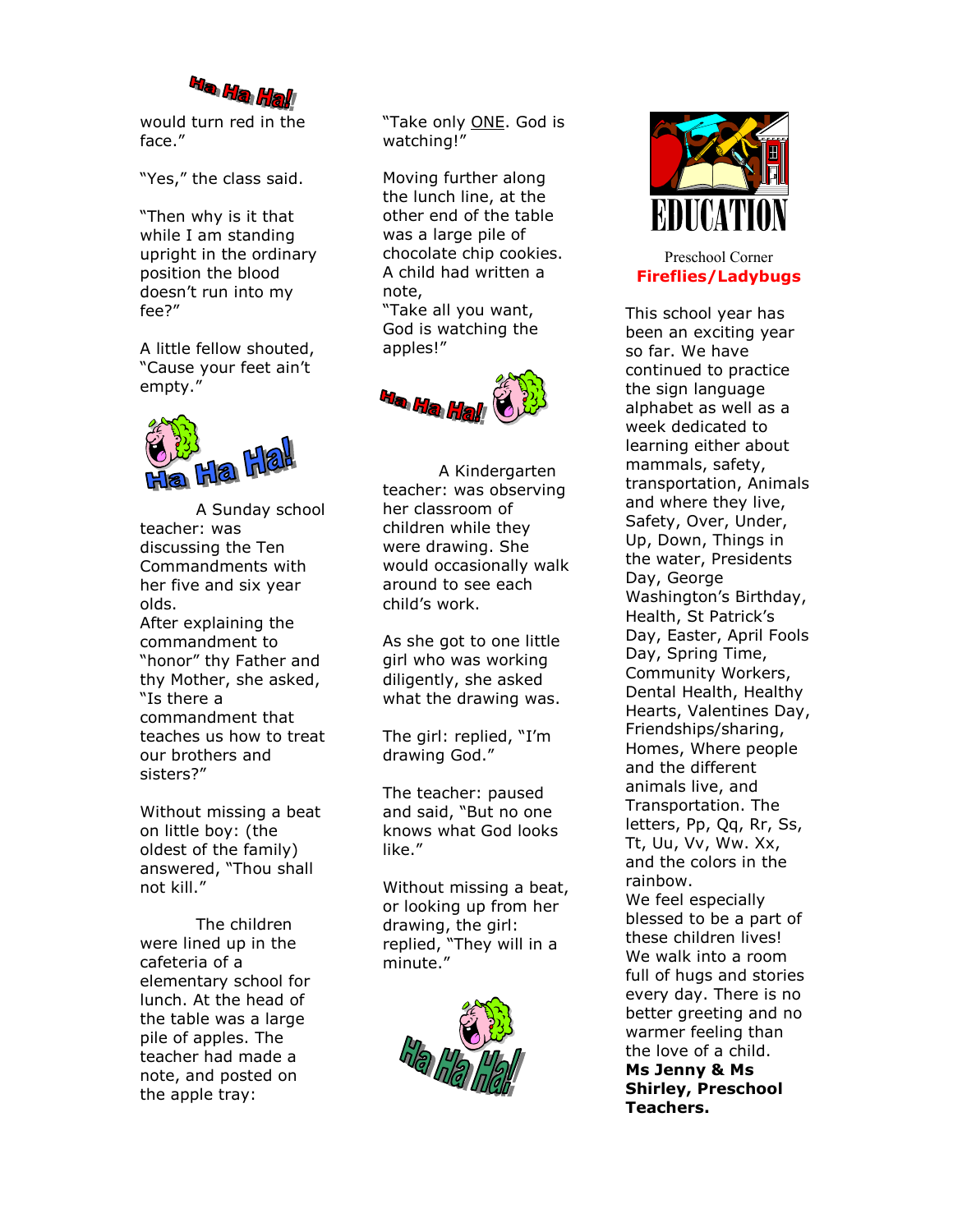

## Policy and Procedure Reminders!

\* Payment is due every Monday morning unless other arrangements have been made in advance with the administration. Outstanding balances shall never exceed one week of daycare fees. You must pay a full week even if your child misses a day whether it is due to illness, or they are just not attending for the week. The Nannies Unlimited Child Center & Preschool Inc. charges by the week. If your child attends one day or five days you will be charged for the entire week.

There are penalties for late payments (defined as being after 5:30 p.m. Monday evening) and late pick- ups. For the first late payment there is an automatic \$10.00 penalty payable immediately.

 Pick up time for programs will be by 5:30 p.m. (excluding preschool students only, that time will be 11:00 a.m.) If you are late you will be charged \$15.00 per child for each additional fifteen minutes. (Payment is

expected with your next weeks payment).

\* To those parents who have children in the Firefly room attending Kindergarten in the Fall of 2005, rates will be adjusted the first week of school at the end of August of 2005. Tuition for children attending before and after school will be \$75.00/week. Those children's tuition attending before or after school will be \$50.00/week. If your child is enrolled in our school they will be eligible to attend, "no school days" due to any reason, provided the parent signs their child up on all notices. The price for a child to attend an extra not school day will be \$ \$25.00/day. However, their price would never exceed \$100.00 per week. Further information will be sent to the parents for those who wish to participate.

 $*$  Children who leave the Center during the day, for any reason are considered gone and WILL NOT return. So, remember when making doctors appointments etc… that it might be best to make them toward the end of the day!

\* If your child, for any reason is not attending the Center for the day, please notify the

facility as soon as possible, preferably during the morning hours. This helps our staffing needs and keeps your daycare costs down as much as possible.

\* Parents need to notify the Center of any and all changes in their child's enrollment or emergency information (ie. Changes in address, phone numbers, whether home or at work).

\* Children with a fever, (temperature of 101 degrees orally) need to stay home. The child cannot return to the Center until they are free of a fever for 24 hours. We have this policy to ensure your child's health and safety. There are many types of viruses and bacteria popping up all over the place. To reduce the potential for chronic exposure, we ask that you follow those guidelines.

#### \* All children are to be signed in and out by the parent/guardian when arriving and

leaving the Center. We ask that the children NOT sign themselves in and out. These are documents that we have audited.

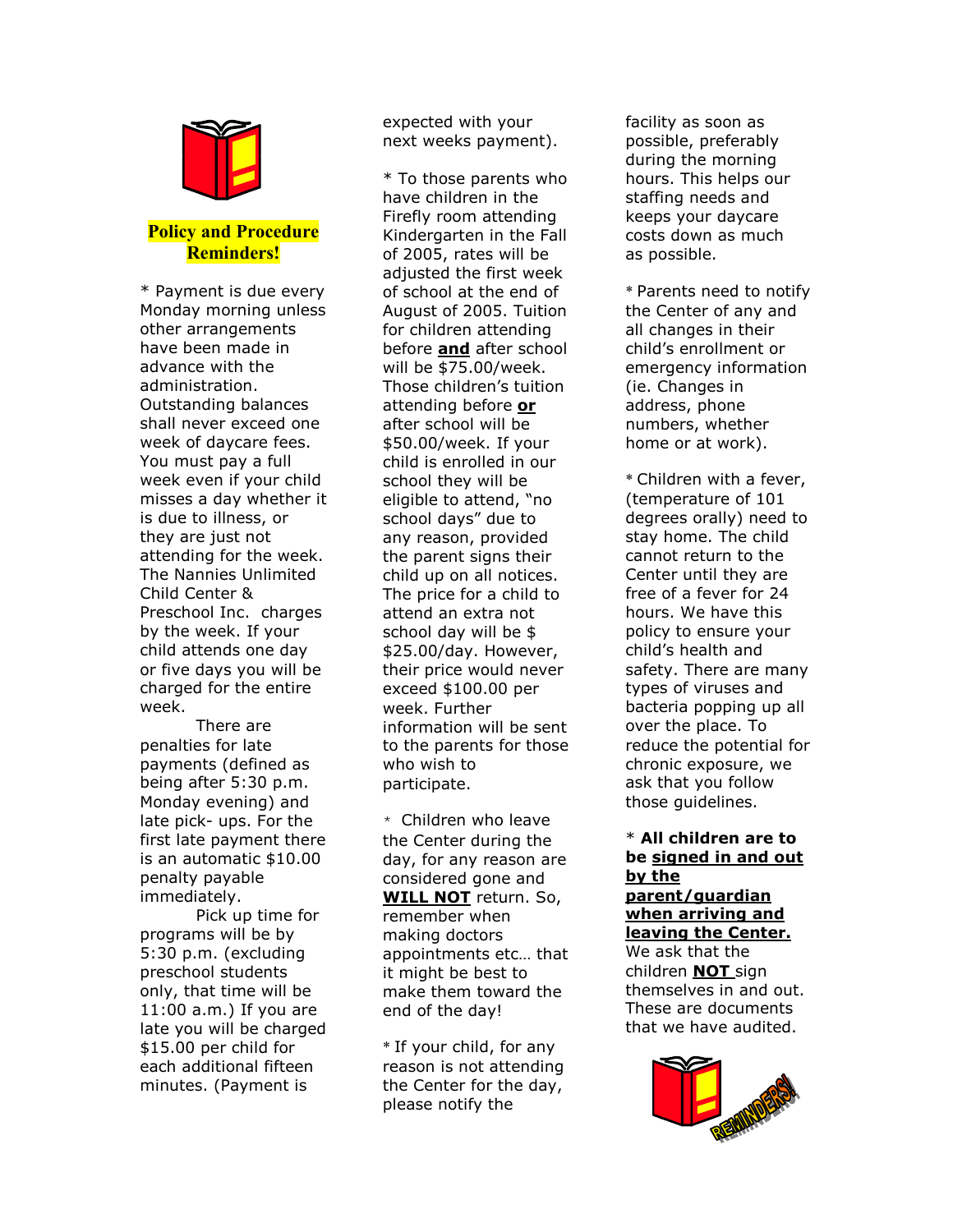\* To keep within the rules and regulations set forth by the Department of Human Services, we cannot allow parents and children into the kitchen area for health and safety reasons. If you need something stored in the refrigerator, please give this to the staff and they will be happy to store it for you!

# \* Just a reminder, toys from home are not

allowed except on those designated "show and tell" days. This is for the safety of the toy and we do try and provide a variety of toys for your children to play with. If there is a certain toy your child loves to play with let administration know and we will see what we can do about this. Thank you for cooperating in this matter.



The Nannies Unlimited Child Center & Preschool's policy and procedure during a tornado warning: Children located in the Nursery, Toddler and

Two-Year-Old room will proceed to the basement. Children in the preschool and schooler's room will go into the interior portion of the building (preschool restrooms). The children will crouch down on the floor, placing their heads between their knees while covering their heads with their hands. The Nannies have monthly tornado drills to familiarize the children with these procedures. The Center also has weather radios that receive their information from the National Weather Service. The weather radios automatically alert the staff when a watch or warning is issued.

The Nannies Unlimited Child Center & Preschool Inc. realize that your child's safety is of your upmost concern. However, the Center requests that parents refrain from calling the Center during a tornado warning. This will enable the staff to focus on the children's safety and security without distractions. If there is a concern you need to be notified of, the staff will contact you immediately.





Summer is rapidly approaching and will be here before you know it! The Nannies have a lot of fun in store for "our" children. Parents, we would like to ask you to help us with our summertime plans. We have may field trips planned along with different arts and crafts scheduled. It would help us if you would read all correspondence that we have posted either on your child's door or at the main entrance. We don't want any child to miss out on the fun. However, due to staffing needs and the need to make reservations in advance, it is imperative that you read all instructions, follow those guidelines and sign your child up.

For children ages three years and older, we will be using the Center's vans. Each van has been equipped with the appropriate safety standards. If you have a concern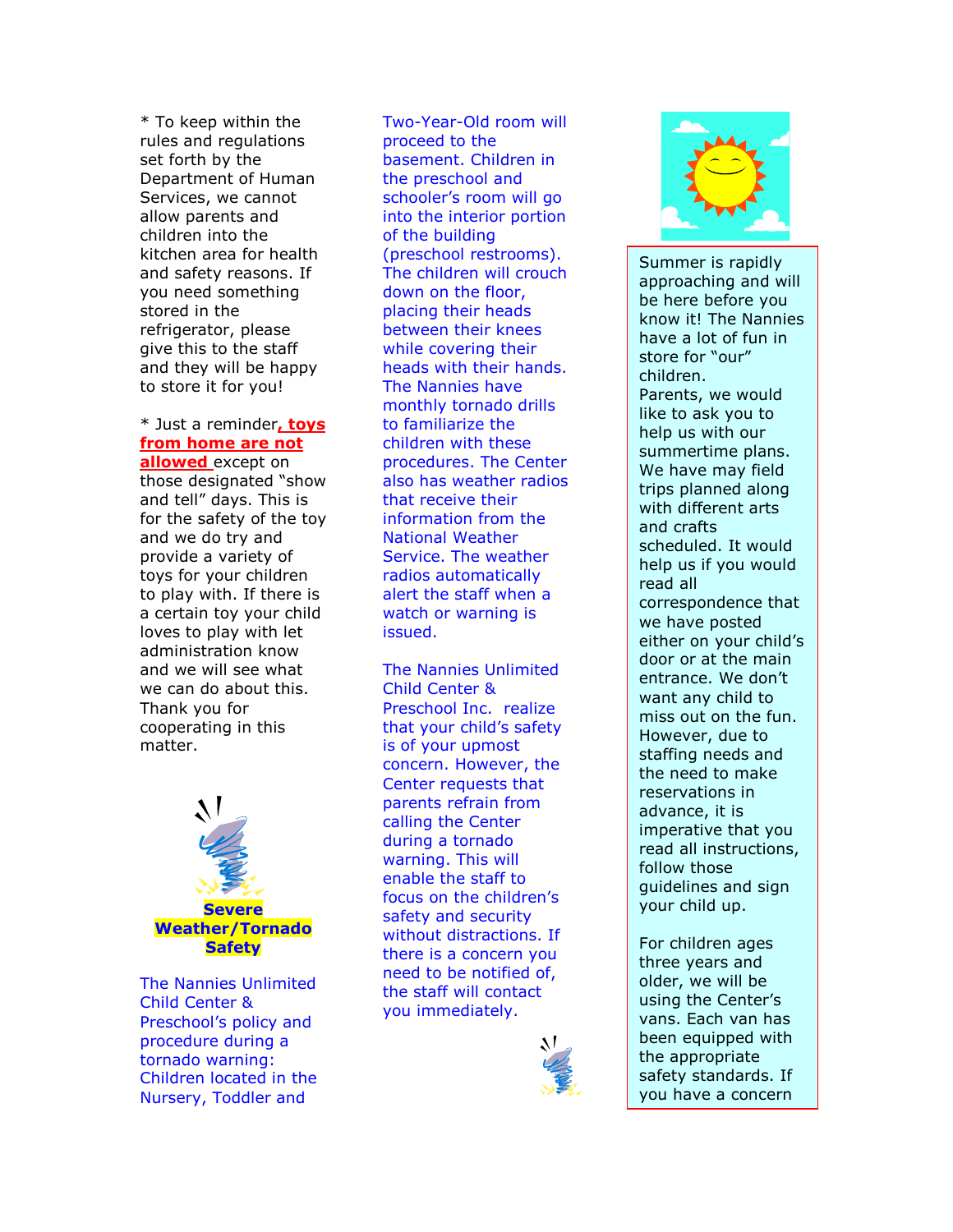about this and you would rather your child NOT attend the out of Center field trip this is also your option.

Parents of children under the age of three will **NOT** attend out of Center field trips.

#### Child Care Commandments!



**THOU SHALT, plan** ahead, for sickness and for health.

**THOU SHALT, spare** the excuses and pay on time.

THOU SHALT, keep your caregiver in the loop.

**THOU SHALT, support** your caregiver's authority, particularly in your child's presence.

#### THOU SHALT,

acknowledge that your caregiver has a life outside of work.

THOU SHALT, offer an occasional appreciative gesture.

#### THOU SHALT,

criticize, and accept criticism, constructively.

#### THOU SHALT,

acknowledge the profound impact your caregiver has on your child's life.



#### **Final Though**

Vickie and I feel we have been truly blessed here at the Center. We have had the opportunity to watch children grow physically, mentally, and socially. To help ensure that your child receives the kind of stimulation and nurturing that supports and promotes their healthy development and school readiness, the Nannies respond to your child's cues and feelings. The Nannies are warm, caring, and responsive with your child. We include talking, reading, and singing to your child's day. We have established routines and rituals, which gives the children a sense of reassurance. These routines help a child learn what to expect from their environment and helps them understand the world around them.

The Nannies also encourage your baby's safe exploration and play. Interaction between babies and caregivers form the basis of much of their future learning. As

infants grow and are able to crawl and walk, they begin to explore the world beyond their caregivers. They will leave a caregivers side to play and explore, then come back for a reassuring touch or word. This is encouraged at the daycare, as play is the way children learn.

The Nannies also discipline your child with love and understanding. Discipline means, "to teach" and the way the children are taught are crucial to their later development. Children's feelings of frustration and anger often are stronger than their ability to manage their feelings, and they may hit, yell, or fall apart. The Nannies respond in a supportive, consistent way, to help the child feel safe in the world. The Nannies recognize that your child is unique. Children have different temperaments and grow at different rates. They feel good about themselves when they master the challenges of everyday life.

The Nannies Unlimited Child Center & Preschool Inc. believes that the first years last forever.

Thank you for the opportunity to enrich your child's lives and help them realize their full potential.

> Look for our next newsletter July 2005 Happy Spring!